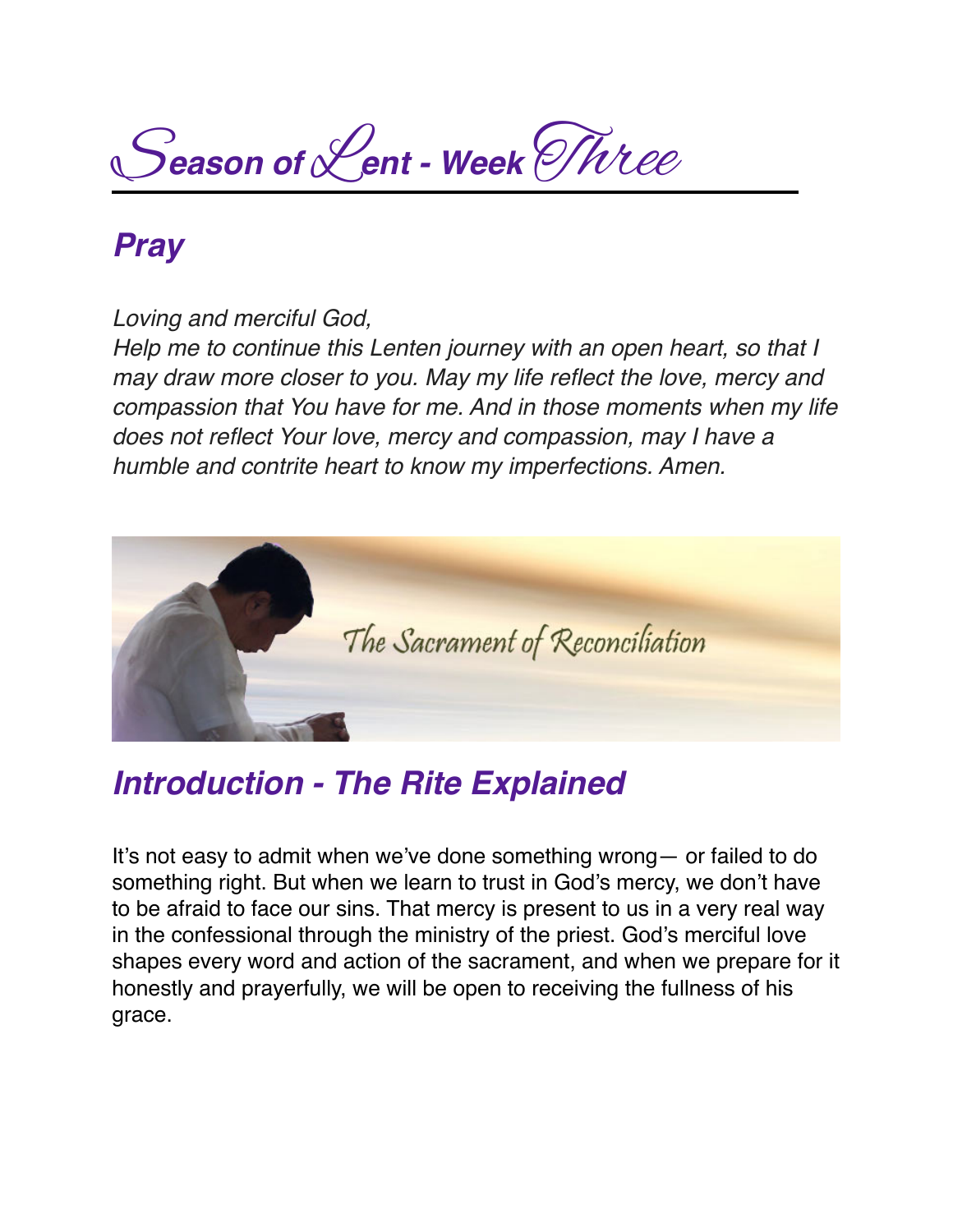# *Video Forgiven: The Transforming Power of Confession Session 3: The Rite Explained*

Watch the video episode  $\sim$  Session 3 "The Rite Explained"

To access the video: log onto [www.formed.org](http://www.formed.org/)

- Click **"sign up"** to register for a **free** account.
- Choose "sign up as a parishioner."
- Create a new account either enter Canton Catholic Community (1860 Washington St.) or enter 02021.

It is easy to register, you simply use your email address and create a password. Once on the Formed site: **Go to the "Programs" tab at the top of the page and choose "The Sacraments" from the drop down and select the program "Forgiven."**"

## *Reflection - The Rite Explained*

*The God who created us knows exactly what we need—and he offers it to us in the Sacrament of Reconciliation. In the last session we looked at the depth and beauty of God's mercy. We saw that we are not defined by our mistakes; we are defined by the Father's love for us. And in his great love, God desires to truly heal us as well as cleanse us of our sins in Confession.*

*In this session we will look more closely at the Rite of Penance and how we can prepare ourselves to receive it. God, in his wisdom and mercy, has given us a beautiful gift in the Sacrament of Reconciliation. In the Rite of Penance, we find both a human experience of sorrow and forgiveness as well as a real divine encounter and the spiritual reality of grace and healing. While the human aspect of it often* 

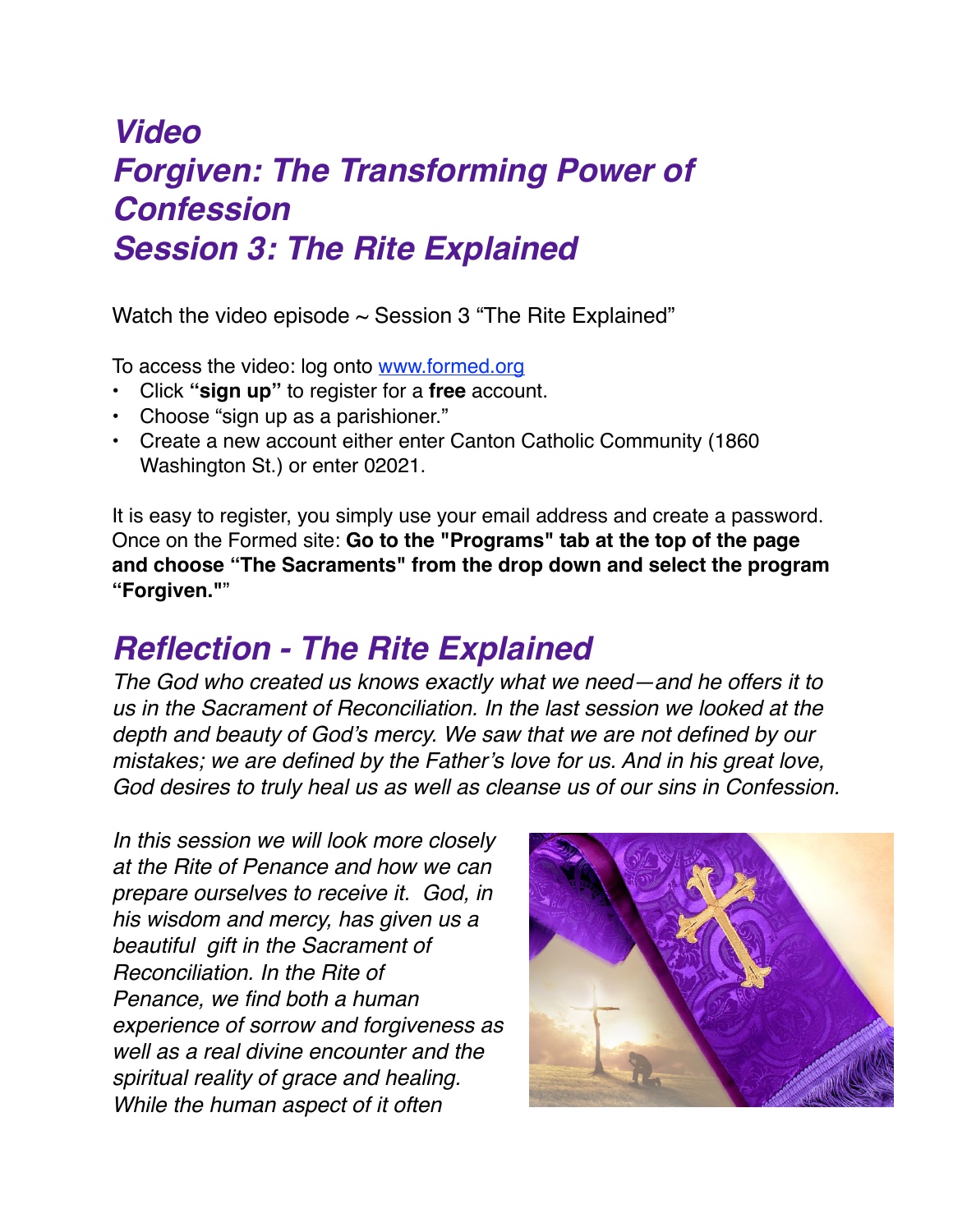*makes us feel uncomfortable—no one likes to list all of their failures and mistakes for someone else to hear—the priests who share their perspective on the sacrament assure us that it is a joy and a privilege to witness this intimate encounter of forgiveness and healing.* 

Visit [formed.org](http://formed.org) for additional content and reflections.



### *Meditation*

*Mercy O God - Francis Patrick O'Brien* **<https://youtu.be/HNBU4gaAFZM>**

# *Responding to God's Grace*

This week spend time with God in prayer. Use the resource below for a reflection on the Sacrament and a guide to Confession, and visit [formed.org](http://formed.org) for additional content and reflections.